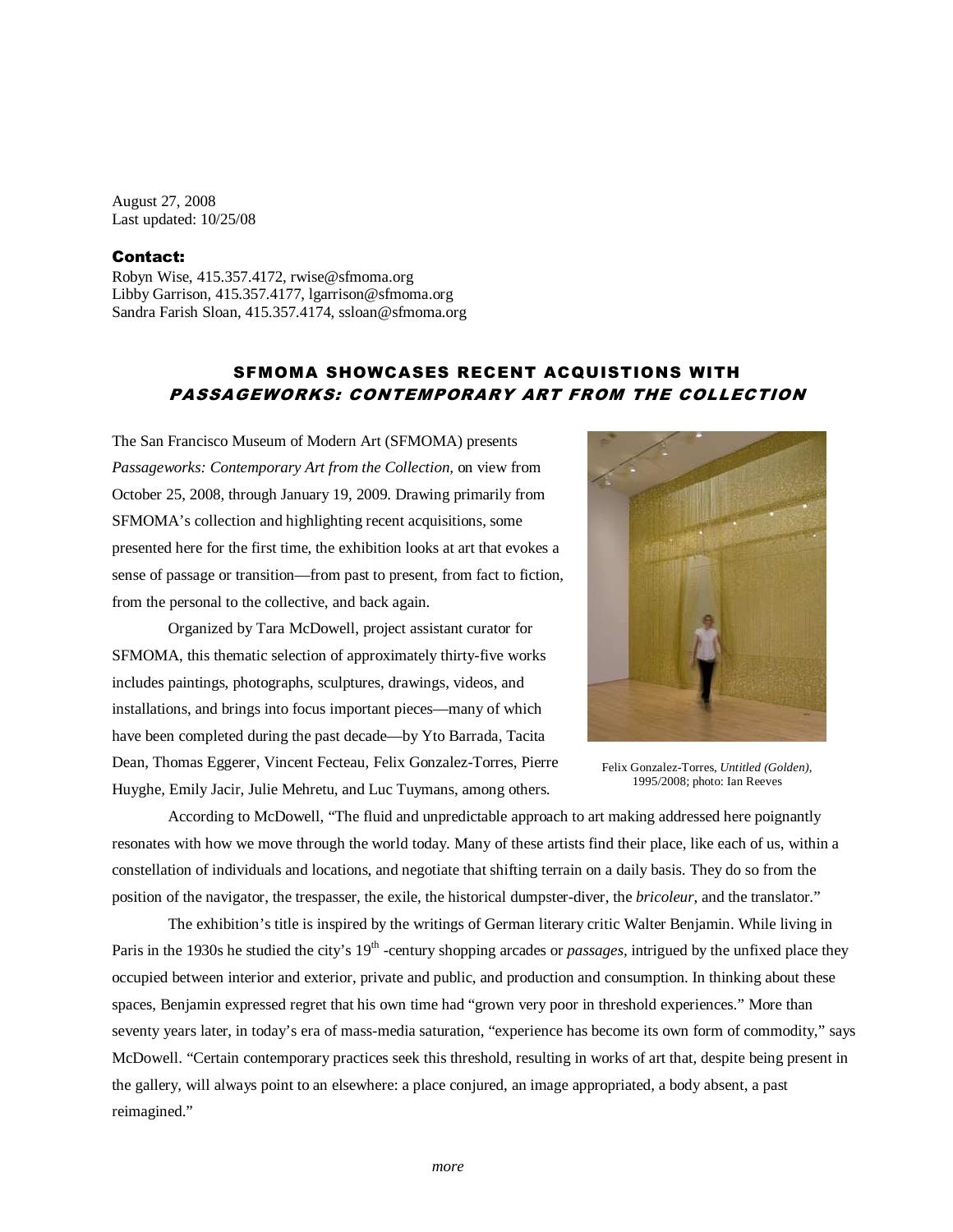The galleries will be organized thematically, with installations focused on multiple and shifting notions of navigation, displacement, and translation. The function of memory, explored in many of these works, has likewise influenced the entire presentation. Galleries devoted to single-artist presentations of work by Glenn Ligon (*Narratives,* 1993), Emily Jacir (*Where We Come From*, 2001–3), and Pierre Huyghe (*The Third Memory,* 2000) offer extended meditations on key exhibition themes. A selection of earlier work by artists who emerged in the 1960s and 1970s—such as Vija Celmins (*Suspended Plane,* 1996), Jess (*Narkissos,* 1976–91), Gordon Matta-Clark (*Conical Intersect*, 1975), and Robert Smithson (*Nonsite [Essen Soil and Mirrors],* 1969)—provides historical perspective on these concerns.

## Memory

*Passageworks* addresses the difficulty of putting forward in material form—or fixing in an image—the volatile, partial nature of what and how we remember. Much of the art gathered here serves as a reminder that memory involves forgetting as much as remembering, the imagined as much as the real, and often shifts, too, from the collective to personal experience. In Tacita Dean's *Beauty* (2006), the artist begins with an enlarged photograph of a tree taken in her native southeastern England. She paints out the tree's surroundings with chalky white gouache, streaking thick impasto across the image to leave only the figure of the tree untouched. The resulting image renders memory visual, illustrating the way a single powerful form might emerge crystalline from a hazy, indeterminate field, not unlike the way clear pictures emerge from a remembered past.

 Luc Tuymans's work addresses memory from a different angle by engaging history. *Ballroom Dancing*  (2005), an oil painting based on a found image of a recent Governor's gala in Texas, is among a series of paintings by the artist that forms a fractured portrait of life in the United States under the Bush Administration. Distinctly contemporary at the time it was made, the painting nonetheless imagines its moment as already past; the work poses as a history painting of a waning era.

#### Displacements

The term "displacement," in the context of this exhibition, is borrowed from the artist Robert Smithson, who thought of his practice as moving between the represented and the real, the contained and the scattered, and the site and the nonsite. One if his most well-known formulations of this concept, *Nonsite (Essen Soil and Mirrors)* (1969), consists of rocks and dirt gathered by the artist from a site in Holland, far removed from the exhibition space for which the work was originally conceived. Piled on a large mirror placed on gallery floor, the earth becomes a representation of the remote site, or a "non-site," that in its very name conjures the site even as it marks its absence.

Allan Sekula also problematizes notions of place, as well as conditions of globalization, adopting the role of trespasser in *Dear Bill Gates* (1999), a work that refers to a scenario in which the artist treads water at the edge of Gates's underwater home security system. Yto Barrada's work, such as *Frontière Sebata-Border Ceuta (Illegally Crossing–Tangier)* (1999), is also concerned with dividing lines, documenting through photography the movements of people living primarily on the African side of the Strait of Gibraltar. Thomas Eggerer's *Call of the Wind II* (2007) depicting figures in the foreground whose backs are to the viewer as they contemplate a river clogged with sailboats and a deserted encampment of tents in the distance—portrays a world on the verge of dissolution and engages with issues of belonging. Although it portrays recognizable forms, areas of the painting appear unfinished, evoking a sense of